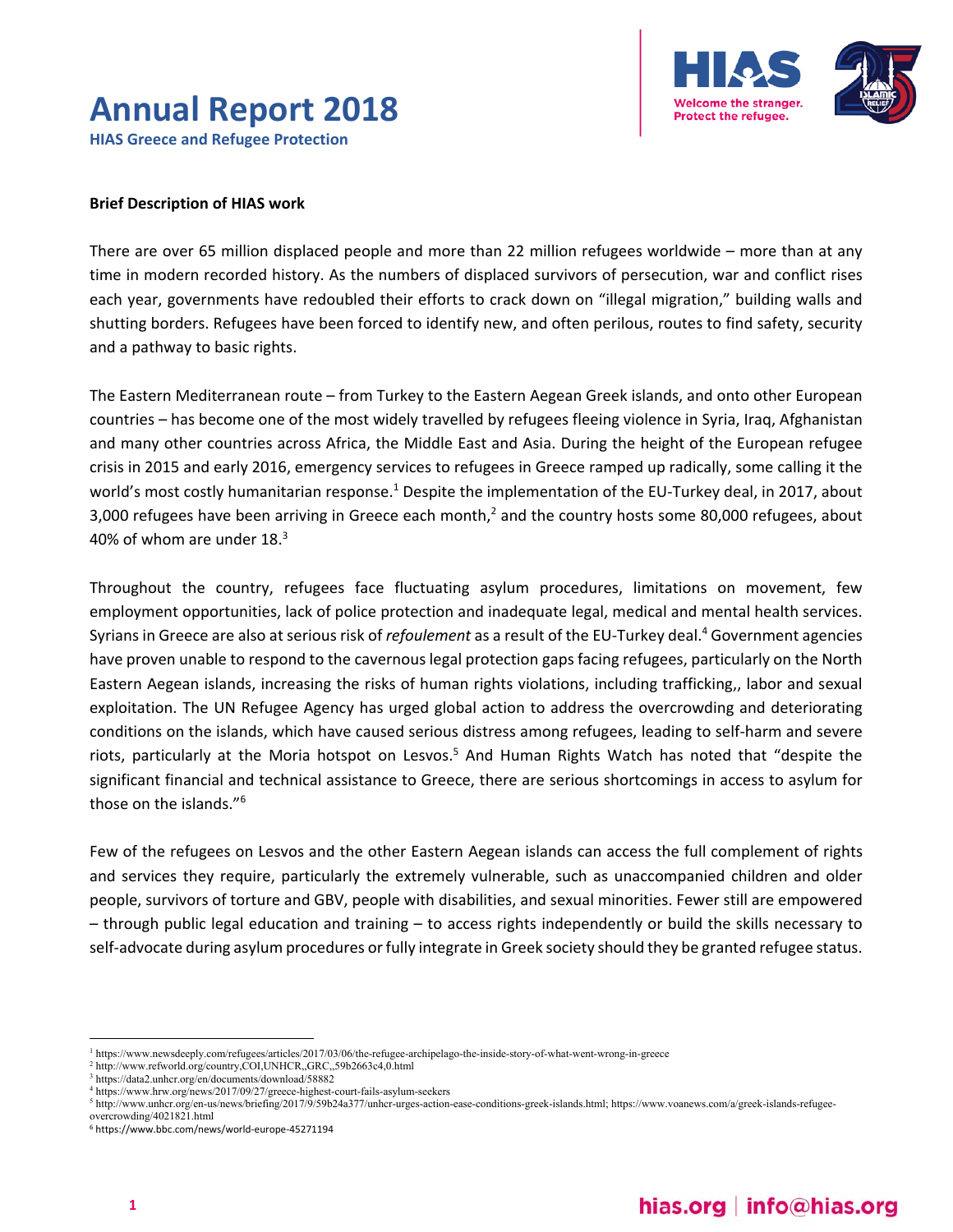HIAS opened a branch on Lesvos in 2016 to provide free legal aid to address an emergency situation. Since that time, we have built an expert team of Greek lawyers and support staff, become the leading legal aid provider in Lesvos, representing hundreds of cases before Greek and European authorities. In 2017, HIAS opened an advocacy office in Athens, which has been influential with key policy-makers.

HIAS' model involves a combination of community‐based protection and empowerment, individual legal representation, strategic litigation, and advocacy and capacity-building to increase refugee rights and protection. This structure provides refugees the legal information they need to self‐advocate while ensuring protection for the most vulnerable refugees - including survivors of torture and sexual and gender-based violence, refugees with disabilities and serious medical conditions, older refugees, and sexual minorities – through individualized assistance to unlock legal rights and status.

The strategic litigation initiated by HIAS reinforces policy change to uphold and advance refugee protection. HIAS leverages its public legal information materials, training modules and other resources used in global operations to support its work in Greece. More broadly, this program model builds robust coordination networks between refugee communities, the legal sector and other frontline service providers both to help refugees access protection, and to engage in effective advocacy to advance refugee protection at the policy level.

### **HIAS' work during 2018**

**In 2018** HIAS staff provided individualised legal assistance to **640** refugees during family reunification, asylum and related administrative procedures. More specifically, HIAS Greece staff carried out four key sets of services: (1) screening; (2) individual legal representation, involving intake, research, drafting of legal submissions, and representing clients during interviews; (3) "know your rights" group legal presentations; and (4) other legal services and referrals.

### **Legal Aid and Representation**

### **(1) Screening**

HIAS opened an office on Lesvos in 2016 to provide free legal aid to address an emergency situation. Since that time, HIAS has built an expert team of Greek lawyers, interpreters and administrative staff, becoming a leading legal aid provider on the island and representing hundreds of cases before Greek and European authorities.. Asylum seekers therefore approach HIAS either through the duty phones available in Arabic, Farsi and French, or in person from Monday – Friday 9am – 5pm. HIAS also receives referrals by other organisations, such as the UNHCR, MSF, IRC, DRC, Lesvos Solidarity, Praksis, Iliaktida, etc. Refugees who have had a good outcome for their case, also refer their friends and family to us. HIAS staff conduct screedings which include basic bio‐data and services being sought. From these screenings, HIAS staff meet weekly to determine which cases to pursue through a more in‐depth intake interview. Decisions are made based on capacity of HIAS staff and urgency and vulnerability of the case. Individuals not selected for follow‐up are immediately advised of the decision and referrred to other agencies to meet their needs, when available. In 2018, HIAS staff screened **632 persons.**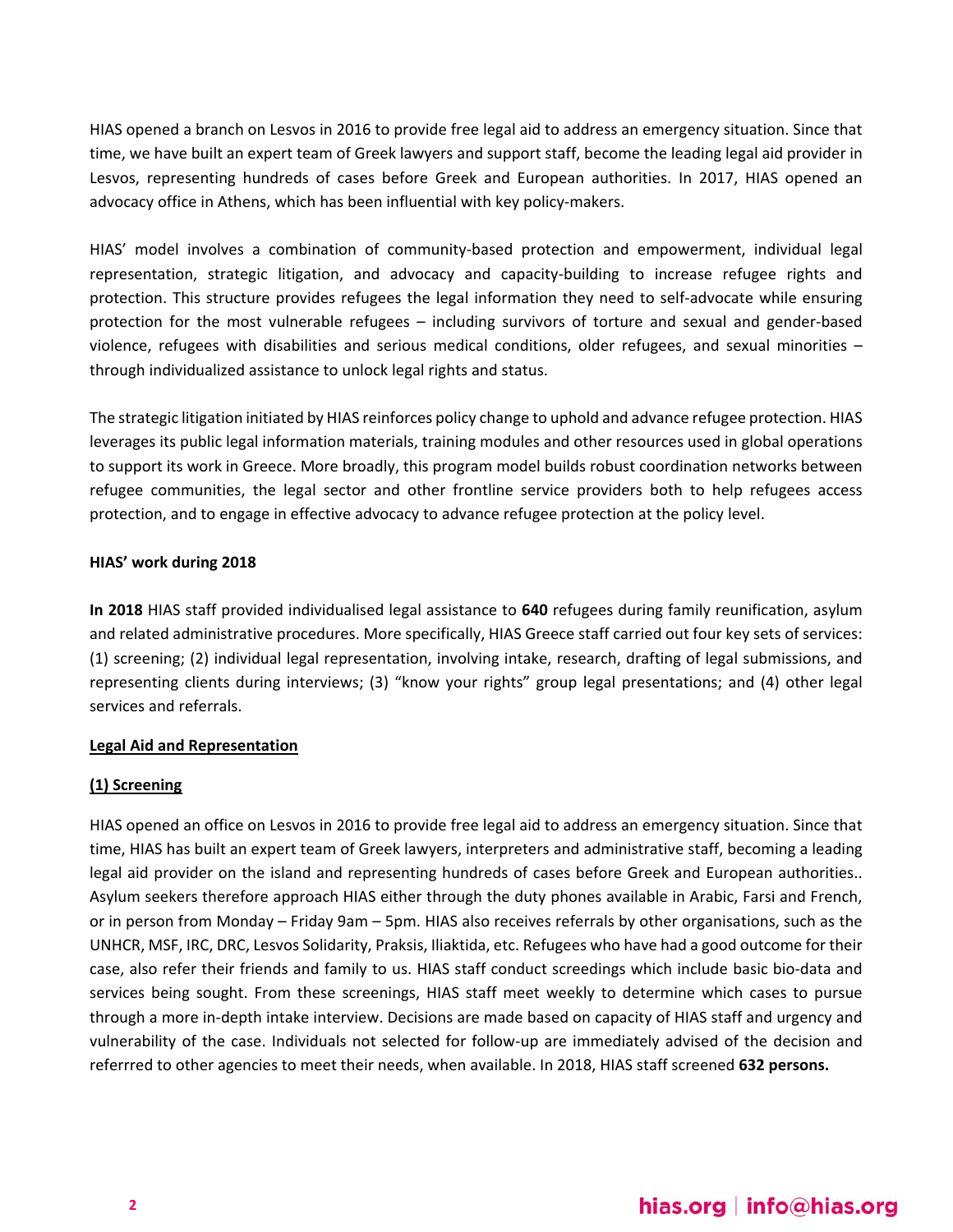## **(2) Individual Legal Representation**

Following screenings, selection for individual legal representation is conducted by prioritizing the most vulnerable cases using criteria enumerated in Greek regulations, including older people, pregnant women, unaccompanied and separated minors, people with serious medical conditions including post‐traumatic stress disorder, single parents, survivors of gender‐based violence, torture or human trafficking, sexual minorities, and survivors of shipwrecks. Furthermore, cases are also prioritized on the basis of their need for a lawyer and the complexity of their case. HIAS staff may have proceeded with **counselling** asylum seekers on the necessary steps that need to be taken, and preparing them for their asylum procedure or they will proceed with in‐depth intake interviews to determine each refugee's legal needs and particular vulnerabilities. HIAS provided counselling to **135 persons** and individual representation to **286 persons.** 

### **(3) "Know Your Rights" Group Legal Presentations**

HIAS engaged in group legal presentations to supplement direct legal representation services, to build the capacity of refugee communities, and to identify particularly vulnerable cases. Group presentations and training for refugees focused on legal procedures and the availability of protective services. This capacity building ensured broad outreach and support of refugee communities and allowed HIAS to reach those who HIAS was unable to provide individual legal representation. In 2018, HIAS began holding these information sessions at the Mytilene office, working with community leaders to identify groups of participants. In 2018, HIAS reached **137 beneficiaries.**

## **(4) Other Legal Services and Referrals**

HIAS' legal assistance is holistic, involving assistance with multiple legal and protection issues, from emergency medical needs to bureaucratic errors causing the loss of legal rights. A key aspect of HIAS support is providing refugees with advice on questions asked during admissibility and asylum interviews so they are properly prepared. For those with family in the EU, HIAS focused on expediting the family reunification process. HIAS also assist asylum seekers in applying to have geographic restrictions lifted, allowing certain vulnerable cases, including those with serious medical needs or those with asylum interviews to leave the island and travel to the mainland. HIAS also helps asylum seekers secure permission to work, providing much needed support to refugees to open bank accounts and meet other administrative requirements to secure work permits, leading to their ability to maintain regular and legal income. HIAS staff also addressed other legal needs, as they arose, such as helping to secure marriage certificates, and successfully convincing authorities to deem some cases as particularly vulnerable in order to access additional medical services. HIAS staff attorneys also referred all clients to non‐legal services as needed or ensured that they already had access to and were actively receiving other services. In total, HIAS referred **60 cases** to other agencies for additional services.

### **Advocacy**

HIAS undertakes strategic litigation and advocacy activities to increase refugee protection on a local, national and European level. Amongst others, it has undertaken the following activities:

• On April 22, 2018, Greek nationals attacked refugees and asylum seekers peacefully demonstrating in Lesvos. The hate crime resulted in the arrest of 122 people ‐ mostly Afghans, and HIAS was the only legal organization to offer them legal representation before the relevant court. Together with other members of civil society,

# hias.org | info@hias.org